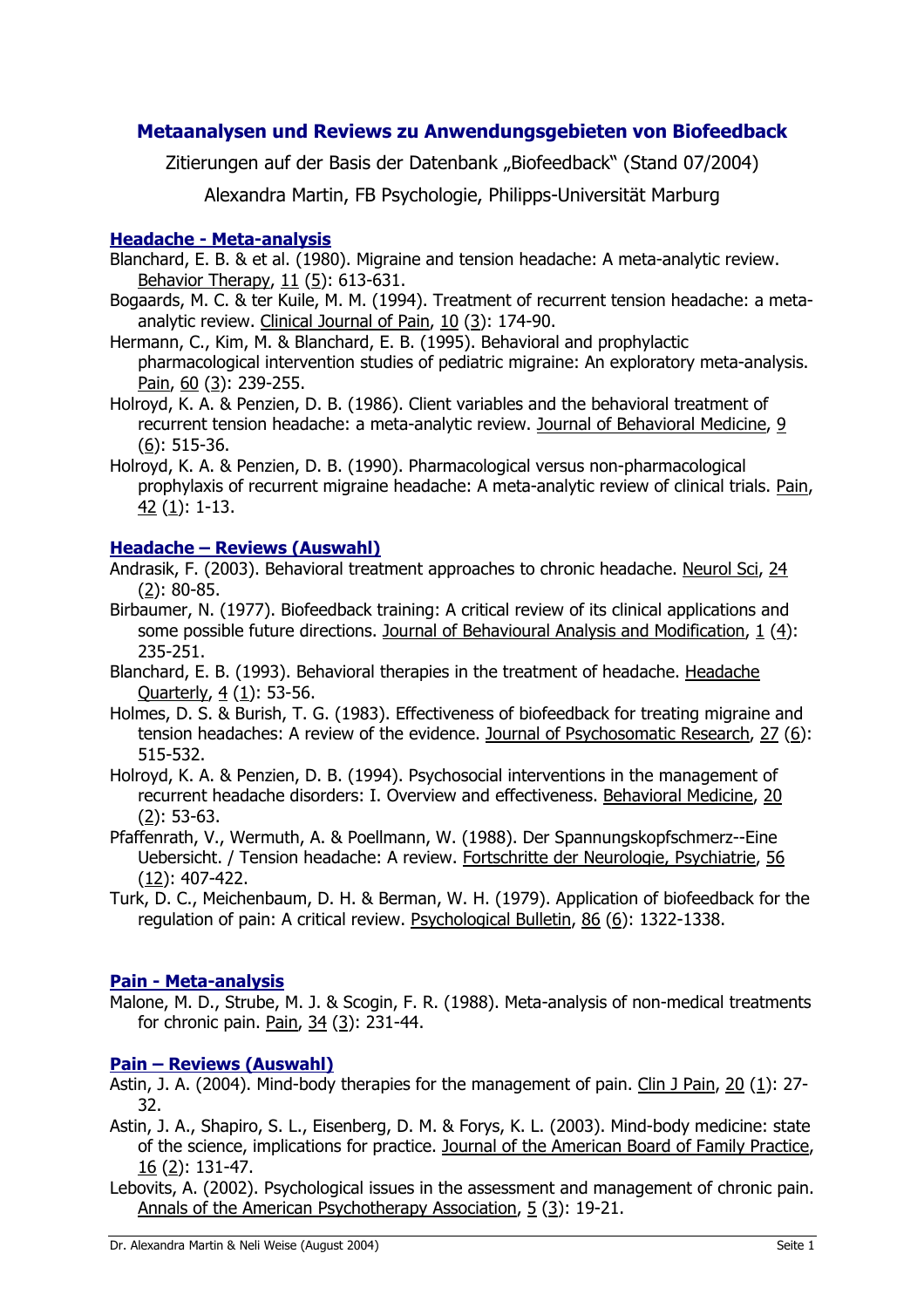### **Incontinence – Meta-analysis**

- Brazzelli, M. & Griffiths, P. (2001). Behavioural and cognitive interventions with or without other treatments for defaecation disorders in children. Cochrane Database Syst Rev, 4.
- Heymen, S., Jones, K. R., Ringel, Y., Scarlett, Y. & Whitehead, W. E. (2001). Biofeedback treatment of fecal incontinence: a critical review. Dis Colon Rectum, 44 (5): 728-36.
- Weatherall, M. (1999). Biofeedback or pelvic floor muscle exercises for female genuine stress incontinence: a meta-analysis of trials identified in a systematic review. BJU Int, 83 (9): 1015-6.

### **Incontinence - Reviews (Auswahl)**

- Berghmans, L. C., Hendriks, H. J., Bo, K., Hay Smith, E. J., de Bie, R. A. & van Waalwijk van Doorn, E. S. (1998). Conservative treatment of stress urinary incontinence in women: a systematic review of randomized clinical trials. Br J Urol, 82 (2): 181-91.
- Berghmans, L. C., Hendriks, H. J., De Bie, R. A., van Waalwijk van Doorn, E. S., Bo, K. & van Kerrebroeck, P. E. (2000). Conservative treatment of urge urinary incontinence in women: a systematic review of randomized clinical trials. BJU Int, 85 (3): 254-63.
- Brazzelli, M. & Griffiths, P. (2001). Behavioural and cognitive interventions with or without other treatments for defaecation disorders in children. Cochrane Database Syst Rev, 4.
- Hay Smith, E. J., Bo Berghmans, L. C., Hendriks, H. J., de Bie, R. A. & van Waalwijk van Doorn, E. S. (2001). Pelvic floor muscle training for urinary incontinence in women. Cochrane Database Syst Rev, 1.
- Heymen, S., Jones, K. R., Ringel, Y., Scarlett, Y. & Whitehead, W. E. (2001). Biofeedback treatment of fecal incontinence: a critical review. Dis Colon Rectum, 44 (5): 728-36.
- McGrath, M. L., Mellon, M. W. & Murphy, L. (2000). Empirically supported treatments in pediatric psychology: Constipation and encopresis. Journal of Pediatric Psychology, 25 (4): 225-254.
- Moore, K. N., Cody, D. J. & Glazener, C. M. (2000). Conservative management of post prostatectomy incontinence. Cochrane Database Syst Rev, 2.
- Moore, K. N., Cody, D. J. & Glazener, C. M. (2001). Conservative management for post prostatectomy urinary incontinence. Cochrane Database Syst Rev, 2.
- Sureshkumar, P., Bower, W., Craig, J. C. & Knight, J. F. (2003). Treatment of daytime urinary incontinence in children: a systematic review of randomized controlled trials. Journal of Urology, 170 (1): 196-200.
- Teunissen, T. A., de Jonge, A., van Weel, C. & Lagro Janssen, A. L. (2004). Treating urinary incontinence in the elderly--conservative therapies that work: a systematic review. J Fam Pract, 53 (1): 25-30.
- Wallace, S. A., Roe, B., Williams, K. & Palmer, M. (2004). Bladder training for urinary incontinence in adults. Cochrane Database Syst Rev, 1.
- Weatherall, M. (2000). Biofeedback in urinary incontinence: past, present and future. Curr Opin Obstet Gynecol, 12 (5): 411-3.

### **Gastrointestinal Disorders - Meta-analysis**

Kline, R. M. (1999). Children who soil: A meta-analysis review. (encopresis). Dissertation Abstracts International: Section B: The Sciences and Engineering, 60 (4-B).

### **Gastrointestinal Disorders – Reviews (Auswahl)**

- Coulter, I. D., Favreau, J. T., Hardy, M. L., Morton, S. C., Roth, E. A. & Shekelle, P. (2002). Biofeedback interventions for gastrointestinal conditions: a systematic review. Altern Ther Health Med, 8 (3): 76-83.
- Loening Baucke, V. (1996). Biofeedback training in children with functional constipation. A critical review. Dig Dis Sci, 41 (1): 65-71.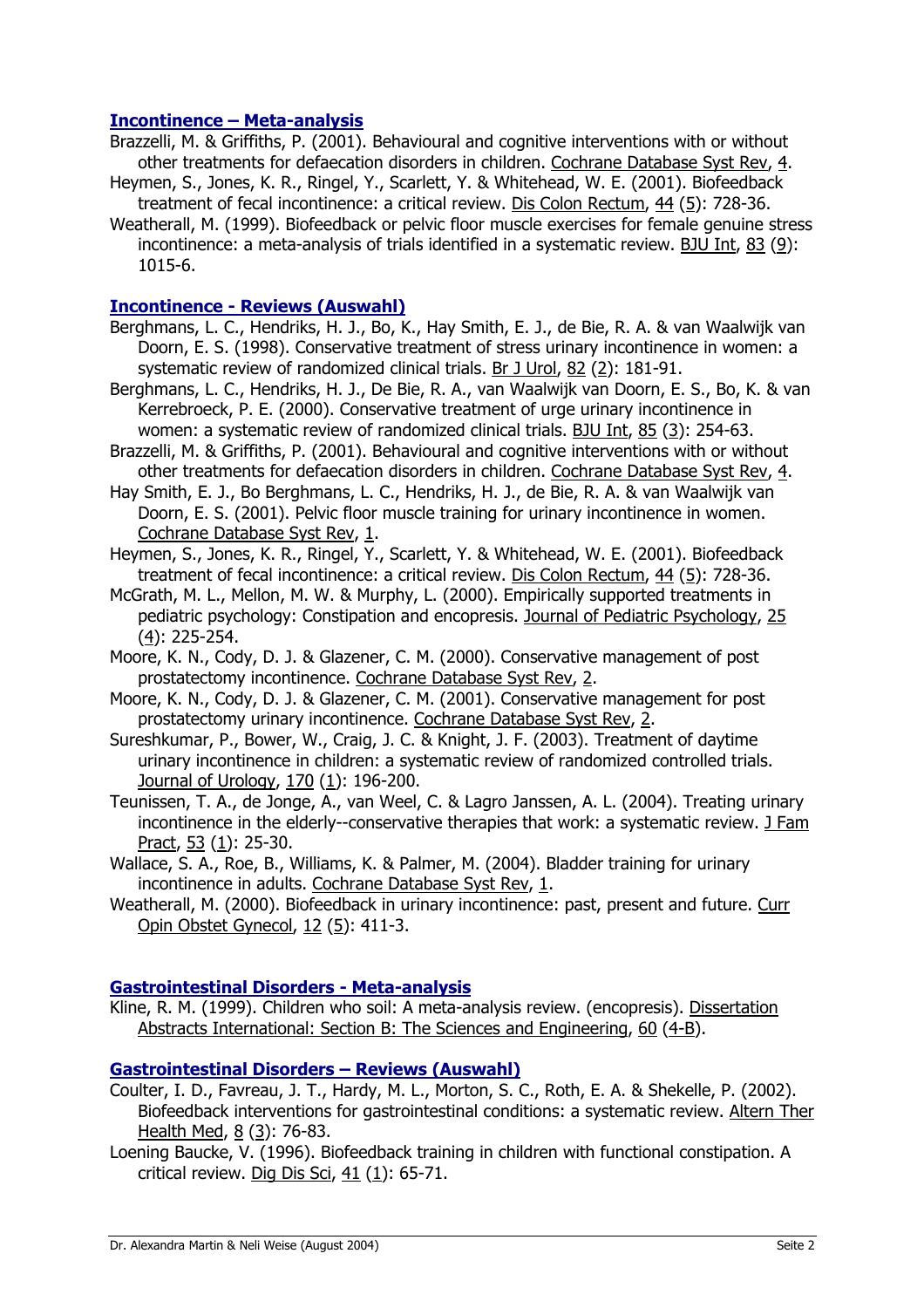- McGrath, M. L., Mellon, M. W. & Murphy, L. (2000). Empirically supported treatments in pediatric psychology: Constipation and encopresis. Journal of Pediatric Psychology, 25 (4): 225-254.
- Weydert, J. A., Ball, T. M. & Davis, M. F. (2003). Systematic review of treatments for recurrent abdominal pain. Pediatrics, 111 (1): e1-11.

### **Hypertension - Meta-analysis**

- Eisenberg, D. M., Delbanco, T. L., Berkey, C. S., Kaptchuk, T. J., Kupelnick, B., Kuhl, J. & Chalmers, T. C. (1993). Cognitive behavioral techniques for hypertension: are they effective? Ann Intern Med, 118 (12): 964-72.
- Jacob, R. G., Chesney, M. A., Williams, D. M., Ding, Y. & et al. (1991). Relaxation therapy for hypertension: Design effects and treatment effects. Annals of Behavioral Medicine, 13 (1): 5-17.
- Nakao, M., Yano, E., Nomura, S. & Kuboki, T. (2003). Blood pressure-lowering effects of biofeedback treatment in hypertension: a meta-analysis of randomized controlled trials. Hypertens Res, 26 (1): 37-46.
- Spence, J. D., Barnett, P. A., Linden, W., Ramsden, V. & Taenzer, P. (1999). Lifestyle modifications to prevent and control hypertension. 7. Recommendations on stress management. Canadian Hypertension Society, Canadian Coalition for High Blood Pressure Prevention and Control, Laboratory Centre for Disease Control at Health Canada, Heart and Stroke Foundation of Canada. Cmaj, 160 (9 Suppl): S46-50.
- Yucha, C. B., Clark, L., Smith, M., Uris, P., LaFleur, B. & Duval, S. (2001). The effect of biofeedback in hypertension. Appl Nurs Res, 14 (1): 29-35.

### **Anxiety - Meta-analysis**

Eppley, K. R., Abrams, A. I. & Shear, J. (1989). Differential effects of relaxation techniques on trait anxiety: a meta-analysis. Journal of Clinical Psychology, 45 (6): 957-74.

### **Anxiety – Reviews (Auswahl)**

- Futterman, A. D. & Shapiro, D. (1986). A review of biofeedback for mental disorders. Hospital and Community Psychiatry, 37 (1): 27-33.
- Moore, N. C. (2000). A review of EEG biofeedback treatment of anxiety disorders. Clin Electroencephalogr, 31 (1): 1-6.

### **ADD/ADHD – Meta-analysis**

no references

# **ADD/ADHD – Reviews (Auswahl)**

- Arnold, L. E. (2001). Alternative treatments for adults with attention-deficit hyperactivity disorder (ADHD). Ann N Y Acad Sci, 931: 310-41.
- Kropotov, Y. D., Ponomarev, V. A. & Grin' Yatsenko, V. A. (2001). EEG-biocontrol method in treating the attention deficit hyperactivity disorder in children. Human Physiology, 27 (4): 496-504.
- Rossiter, T. (2004). The effectiveness of neurofeedback and stimulant drugs in treating AD/HD: Part I. Review of methodological issues. Appl Psychophysiol Biofeedback, 29 (2): 95-112.

### **Somatoform Disorders – Meta-analysis**

no references